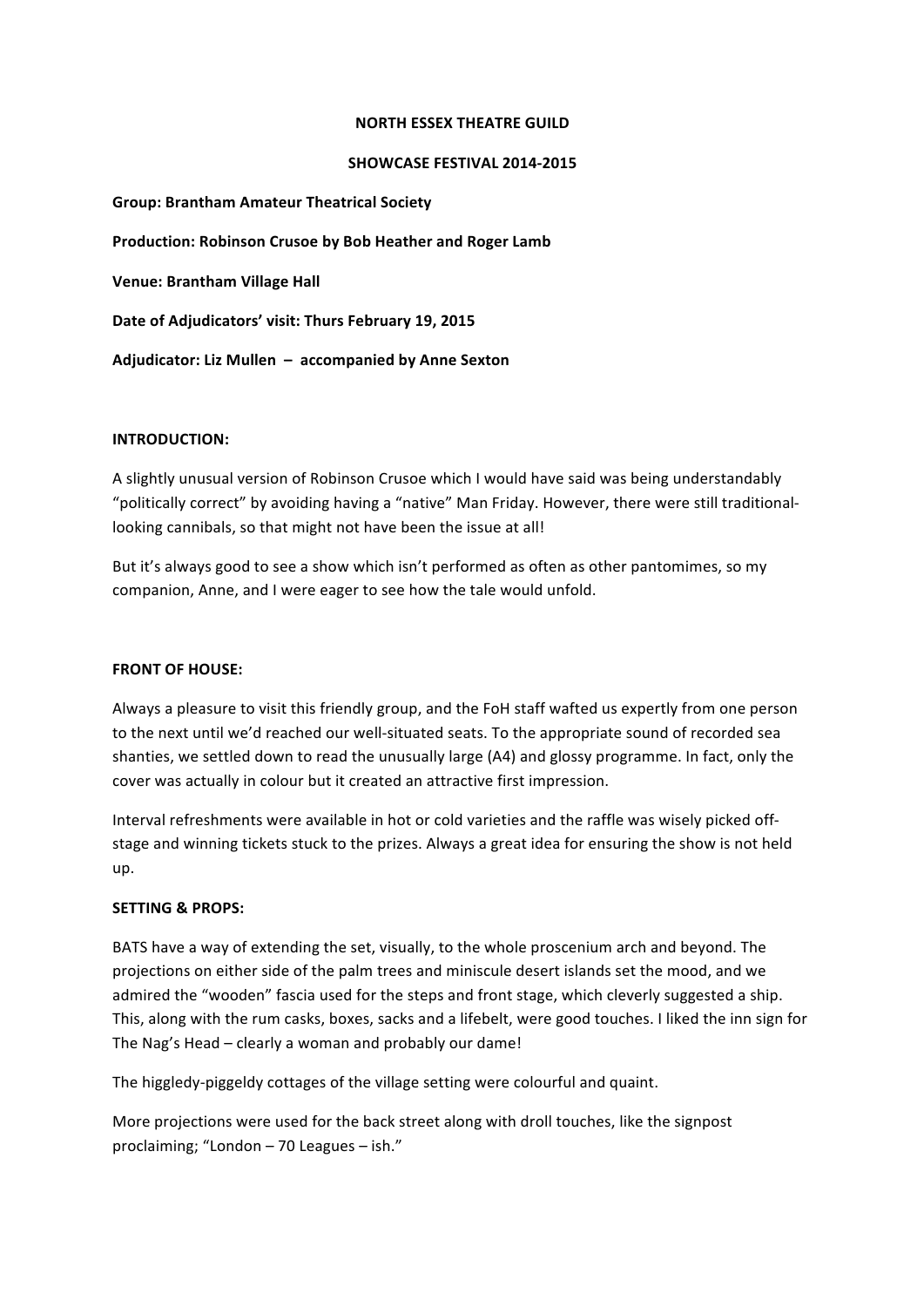There was a fair recreation of the deck of the Black Goldfish, complete with wheel - and we really loved the gag with the "speaking tube", especially when it sprayed water and flour over Billy.

Credit also to the creators of the cooking pot and huge bones!

# **LIGHTING & SOUND:**

Some good lighting ideas had been used for the show, and the team had been careful to give a brighter, hotter look to the tropical scenes, as compared to "Harwich".

The lighting highlight (pardon the pun) was the beautiful UV scene, with fish and floaty weeds in vivid colours, dancing beneath the waves.

Red lighting was used regularly to create amusing moments. The Dame's brief Do Ya Think I'm Sexy was one of them, while the most frequent use came with the mock-horror of the One-Eyed Willum gag. But we also enjoyed the deliberately slow curtain which left the characters struggling to maintain fixed grins in the red glow.

As for the sound, there was plenty to enjoy. From the cries of seagulls to headbangs to the ringing bell (or not!) and, of course, the thunder (and lightning) which accompanied each entrance of the wicked Captain Hand.

The recorded sound which augmented the live keyboards/guitar seemed fine, but the voice mics – especially Capt Hand's sometimes took a noisy swipe. At times, sound levels were slightly high.

# **MUSIC & DANCE:**

Patience Ling (keyboards) and Doug Newton (bass guitar) were firmly but discreetly in control from the "pit" whenever live songs were needed. No cue was ever missed, and Patience took part in some of the gentle humour.

There were, we felt, rather too many songs. It almost became a "popera". But many of the numbers were kept brief, and overall the standard of singing was good.

Frankie and Kim Swann had made a good job of the choreography which was always watchable, and ran the gamut from rock n' roll to a jolly hornpipe.

The young chorus performed their well-rehearsed dances and songs well, and there were some good groupings - I loved the careful height-graduation for Under The Sun of Love. When Will We get there made a rousing end to Act 1 while the last number, Pantomine, made a fitting end to the proceedings.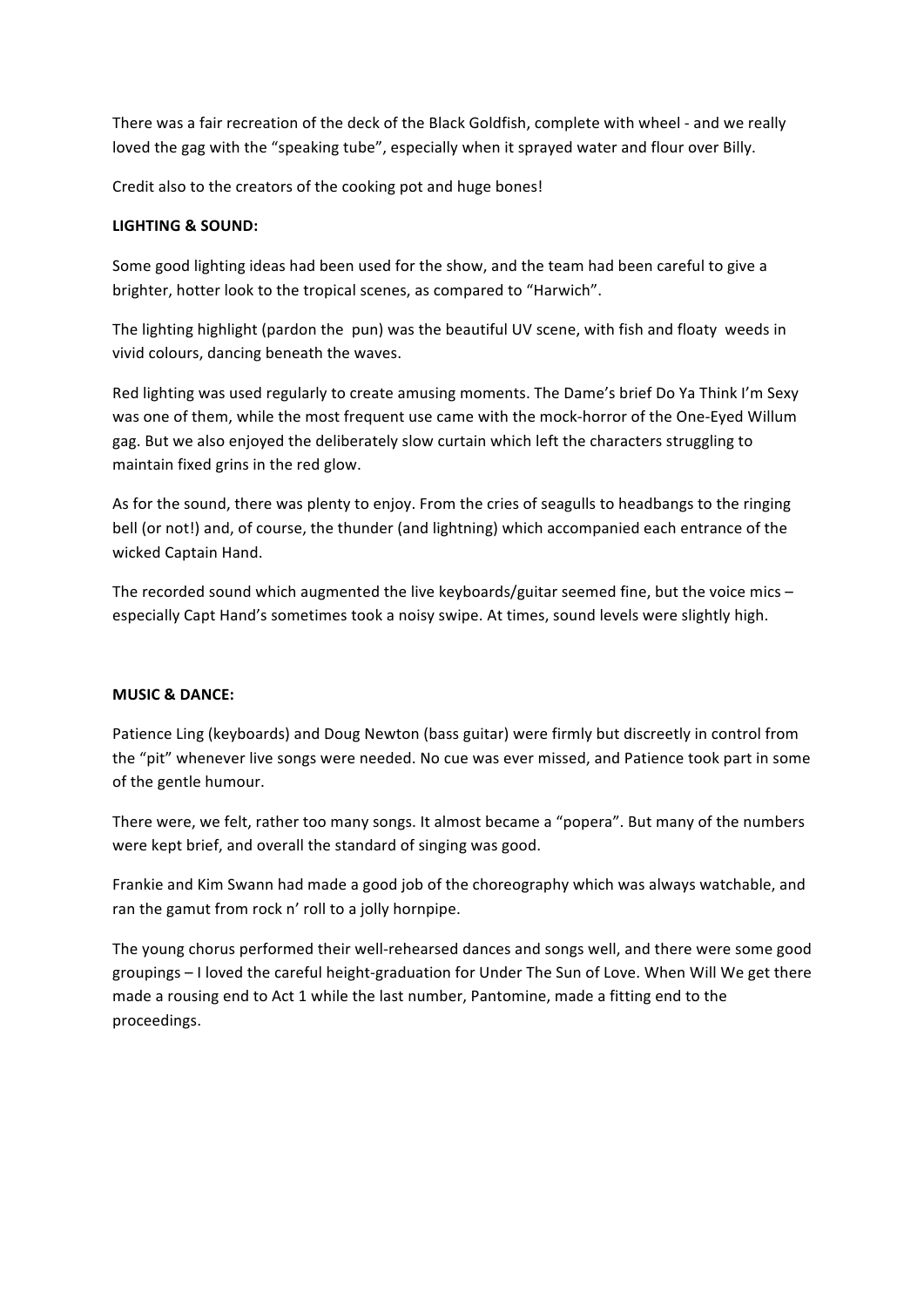### **COSTUME and Make-Up:**

We appreciated the thought which had gone into these very colourful costumes, and remarked how unusual it was to be able to take the Dame's costumes seriously. For here was a uniquely glamorous Dame, with well-fitting gowns (and a slightly different wig to go with each one). Yes, they were over-the-top and outlandish – but in a rather stylish way. Comical, but oddly alluring! "Her" make-up was in proportion to this, with huge eyelashes making John a very handsome Dame.

Olivia Crusoe's first dress was a glam, printed poppy affair, and was foillowed by a mass of gingham topped off by a red mob cap and turquoise ringlets - plus gold bovver boots, lest we should forget that this was a panto dame. A red, white and green frock added fun to the cookery scene. Also memorable – the walkdown confection of emerald and silver.

Captain Hand's look was very Johnny Depp in Pirates of the Carribbean, from the black velvet clothing to the long wig and dangly beads. The Cannibal chief and his minions looked wild and wonderful in their animal skins, while the younger natives had straw skirts, which looked appropriate.

The young chorus were given some very fetching outfits, but I felt that one or two of the adult ladies looked as if they had just found "a long skirt and top". However, Polly was sweetly dressed and she and Robinson looked striking in their walkdown wedding outfits. The UV costumes were clever and effective. Robinson's thigh-length jerkin made "him" an ideal leggy principal boy.

I was puzzled to see the ship setting sail from Harwich with silkily-clad Turkish sailors on board, when I was expecting rather more yo-ho-ho costumes!

Nip and Tuck's contrasting dungarees were perfect for this daft duo, and Billy Crusoe's block-colour outfit of bright blue and yellow, with sleeves of green, looked perfectly in character.

#### **PERFORMANCES:**

**OLIVIA CRUSOE:** John Hoskyns made an outstandingly good Dame. Always in control and always in character, never snatching attention with extra adlibs and proving to be refreshingly attractive! His ongoing flirtation with the Scout leader in the row in front of us was genuinely funny and never overplayed. With his refined voice and gently sexy allure, this was a performance to remember.

**ROBINSON CRUSOE:** Lauren Mercer not only had the requisite long legs (ideal for traditional thighslapping) but also a lovely smile. Lauren was sincere and expressive, with a clear speaking voice and a nice tone for singing.

**BILLY CRUSOE:** Len Stockdale was a real cheeky chappie as Billy (I'm sure he could play Norman Wisdom or maybe George Formby). Len handled the audience with confidence. He had a good singing voice and was a mainstay of much of the comedy.

**POLLY PERKINS:** Laura Pitchell made an attractive partner for Robinson and exhibited a nice singing voice too. Principal girl isn't always a very exciting role (unless you're Cinderella) but Laura made the most of her role and worked well as part of a team.